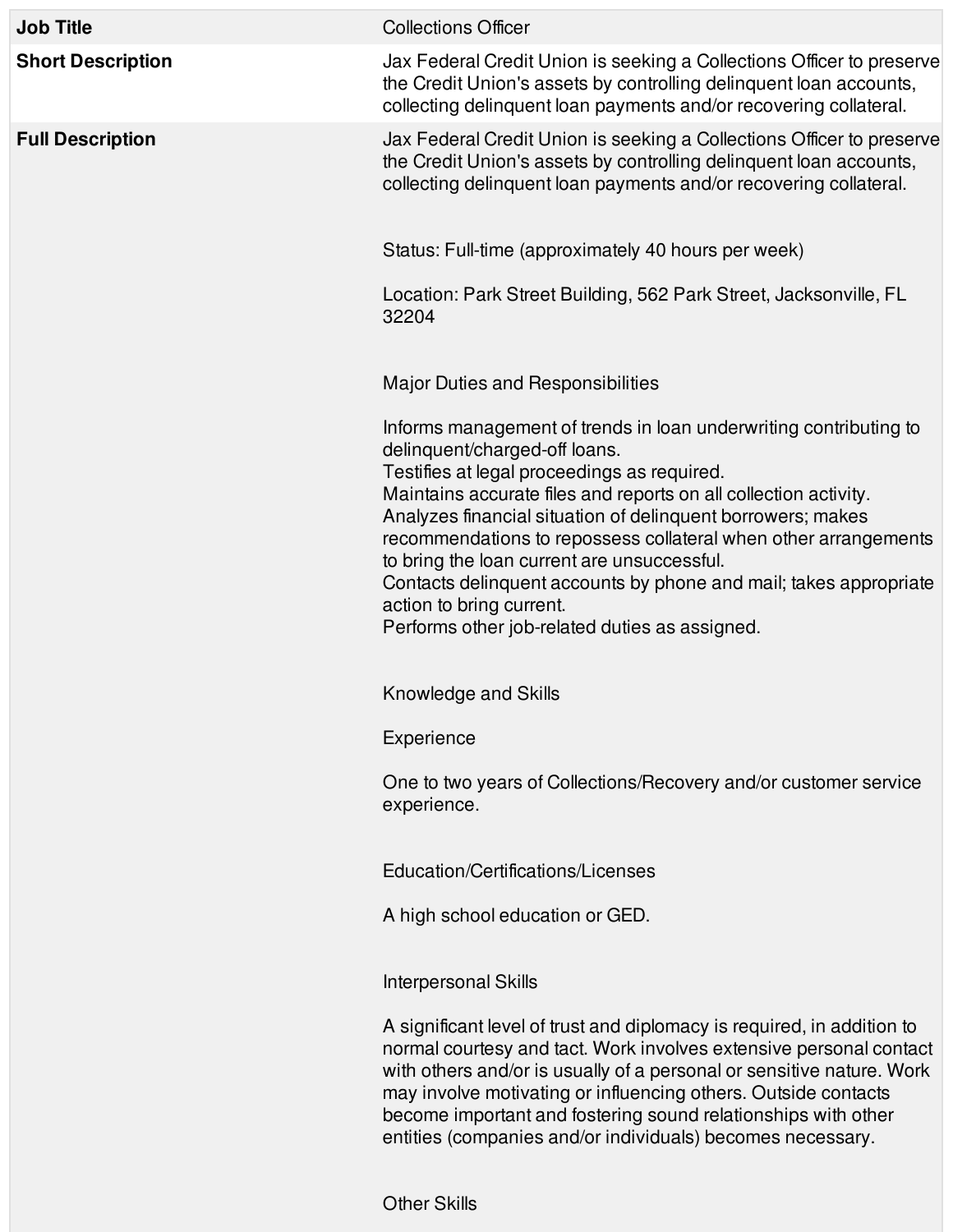Ability to calculate figures and amounts, such as discounts, interest, percentages, rates, ratio, and yields.

## ADA Requirements

## Physical Requirements

While performing the duties of this job, the employee is regularly required to sit and talk or hear. The employee is occasionally required to stand; walk and reach with hands and arms. The employee must occasionally lift and/or move up to 25 pounds. Specific vision abilities required by this job include close vision, distance vision, color vision, peripheral vision, depth perception and ability to adjust focus.

## Working Conditions

The noise level in the work environment is usually moderate.

Mental and/or Emotional Requirements

Must be able to perform job functions independently or with limited supervision and work effectively either on own or as part of a team. Must be able to read and carry out various written instructions and follow oral instructions. Must be able to speak clearly and deliver information in a logical and understandable sequence. Must be able to perform basic mathematical calculations with extreme accuracy. Must be capable of dealing calmly and professionally with numerous different personalities from diverse cultures at various levels within and outside of the organization and demonstrate highest levels of customer service and discretion when dealing with the public. Must be able to perform responsibilities with composure under the stress of deadlines / requirements for extreme accuracy and quality and/or fast pace. Must be able to effectively handle multiple, simultaneous, and changing priorities. Must be capable of exercising highest level of discretion on both internal and external confidential matters. Must be able to stay calm when being challenged by customers in a stressful manner.

## Acknowledgment

Nothing in the position description restricts management's right to assign or reassign duties and responsibilities to this job at any time.

Reasonable accommodations may be made to enable individuals with disabilities to perform the essential functions. This Job description is not a contract and should not be constructed as a guarantee of employment for any period of time.

We are an Equal Opportunity Employer and do not discriminate